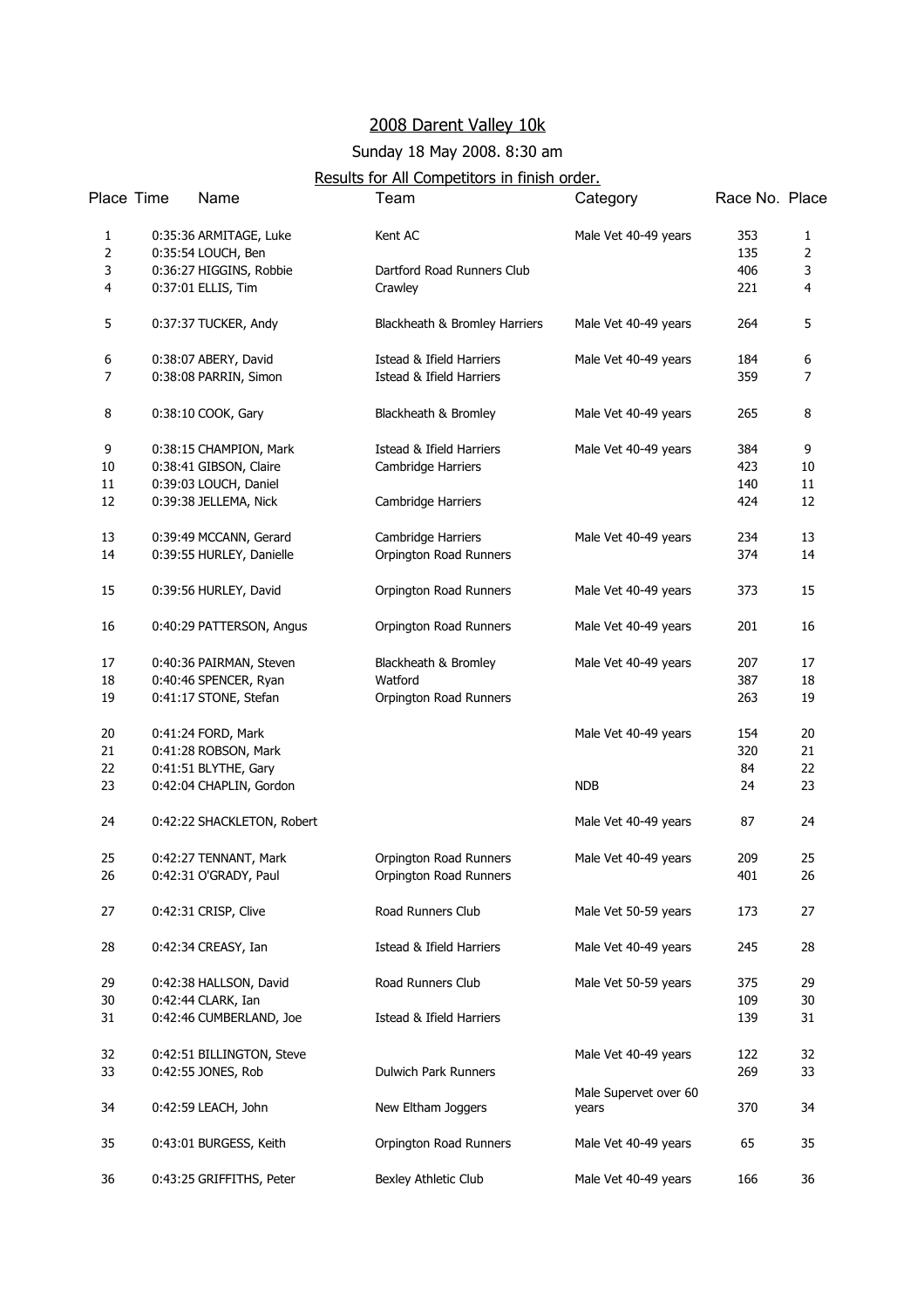| 37 | 0:43:30 WITCOMBE, Jason        |                             |                       | 100 | 37 |
|----|--------------------------------|-----------------------------|-----------------------|-----|----|
| 38 | 0:43:30 BUTLER, Glen           | <b>Bexley Athletic Club</b> |                       | 358 | 38 |
| 39 | 0:43:31 ALLEN, Brian           | Orpington Road Runners      |                       | 428 | 39 |
| 40 | 0:43:45 MCKENZIE, Stuart       | Petts Wood Runners          | Male Vet 40-49 years  | 341 | 40 |
| 41 | 0:43:51 FARRELL, David         | Bexley Athletic Club        | Male Vet 50-59 years  | 352 | 41 |
| 42 | 0:43:54 MACFARLANE, Graham     |                             |                       | 152 | 42 |
| 43 | 0:44:12 ROGERS, Graham         | Orpington Road Runners      |                       | 400 | 43 |
| 44 | 0:44:14 WINCH, Kevin           | Bexley Athletic Club        | Male Vet 40-49 years  | 318 | 44 |
| 45 | 0:44:18 COOPER, Paul           |                             | Male Vet 40-49 years  | 192 | 45 |
| 46 | 0:44:19 CHAMPION, Lynne        | Istead & Ifield Harriers    | Lady Vet 35-44 years  | 383 | 46 |
| 47 | 0:44:20 PERRYMAN, Graham       |                             |                       | 439 | 47 |
| 48 | 0:44:25 BENNETT, Michael       | Orpington Road Runners      | Male Vet 40-49 years  | 88  | 48 |
| 49 | 0:44:29 BAVERSTOCK, Kelly      | Dartford Road Runners Club  |                       | 389 | 49 |
| 50 | 0:44:33 JONES, Daniel          | Dartford Road Runners Club  |                       | 188 | 50 |
| 51 | 0:44:45 GLENN, Felix           | Kent AC                     | Male Vet 40-49 years  | 270 | 51 |
| 52 | 0:44:48 BARNES, Steve          |                             |                       | 73  | 52 |
| 53 | 0:44:54 HILLS, Paul            | Beths Grammar School        | Male Vet 50-59 years  | 425 | 53 |
| 54 | 0:44:57 WARREN, Nigel          |                             |                       | 310 | 54 |
| 55 | 0:44:57 CARR, Ben              |                             |                       | 197 | 55 |
| 56 | 0:45:02 SHING, Lindsey         | Sevenoaks AC                |                       | 30  | 56 |
| 57 | 0:45:08 DOWNS, Mel             |                             |                       | 179 | 57 |
| 58 | 0:45:22 HOWE, Stewart          |                             | Male Vet 40-49 years  | 437 | 58 |
| 59 | 0:45:25 WELCH, Stuart          |                             |                       | 242 | 59 |
| 60 | 0:45:30 DUNGATE, Keith Stephen | Cambridge Harriers          | Male Supervet over 60 | 80  | 60 |
| 61 | 0:45:31 GARMESON, Paul         |                             | years                 | 256 | 61 |
| 62 | 0:45:32 STIRLOW, Lionel        |                             | Male Vet 50-59 years  | 317 | 62 |
| 63 | 0:45:37 KINCHIN, MICHAEL       |                             | Male Vet 40-49 years  | 385 | 63 |
| 64 | 0:45:40 D'ALBERTANSON, Simon   |                             | Male Vet 40-49 years  | 360 | 64 |
| 65 | 0:45:46 TIPIAKT, Emma          |                             |                       | 413 | 65 |
| 66 | 0:46:00 HUGHES, Catherine      | Sevenoaks AC                | Lady Vet 35-44 years  | 350 | 66 |
| 67 | 0:46:01 JENNER, Adam           | Dartford Road Runners Club  |                       | 390 | 67 |
| 68 | 0:46:13 MASON, Tony            |                             | Male Vet 40-49 years  | 420 | 68 |
| 69 | 0:46:26 MULLAN, James          |                             |                       | 405 | 69 |
| 70 | 0:46:28 TREDRAY, Steven        | New Eltham Joggers          |                       | 414 | 70 |
| 71 | 0:46:33 SMITH, Martin          |                             | Male Vet 40-49 years  | 433 | 71 |
| 72 | 0:46:35 BULLAS, David          |                             | Male Vet 50-59 years  | 96  | 72 |
| 73 | 0:46:35 HARAGAN, Scott         | Bexley Athletic Club        | Male Vet 40-49 years  | 213 | 73 |
| 74 | 0:46:35 ALSEY, Luke            |                             |                       | 243 | 74 |
| 75 | 0:46:40 MACKEY, Steven         | Beths Grammar School        |                       | 161 | 75 |
| 76 | 0:46:40 MARSHALL, John         |                             |                       | 332 | 76 |
| 77 | 0:46:41 TORIKIAN, Anna         |                             |                       | 95  | 77 |
| 78 | 0:46:52 TROON, Nick            |                             |                       | 211 | 78 |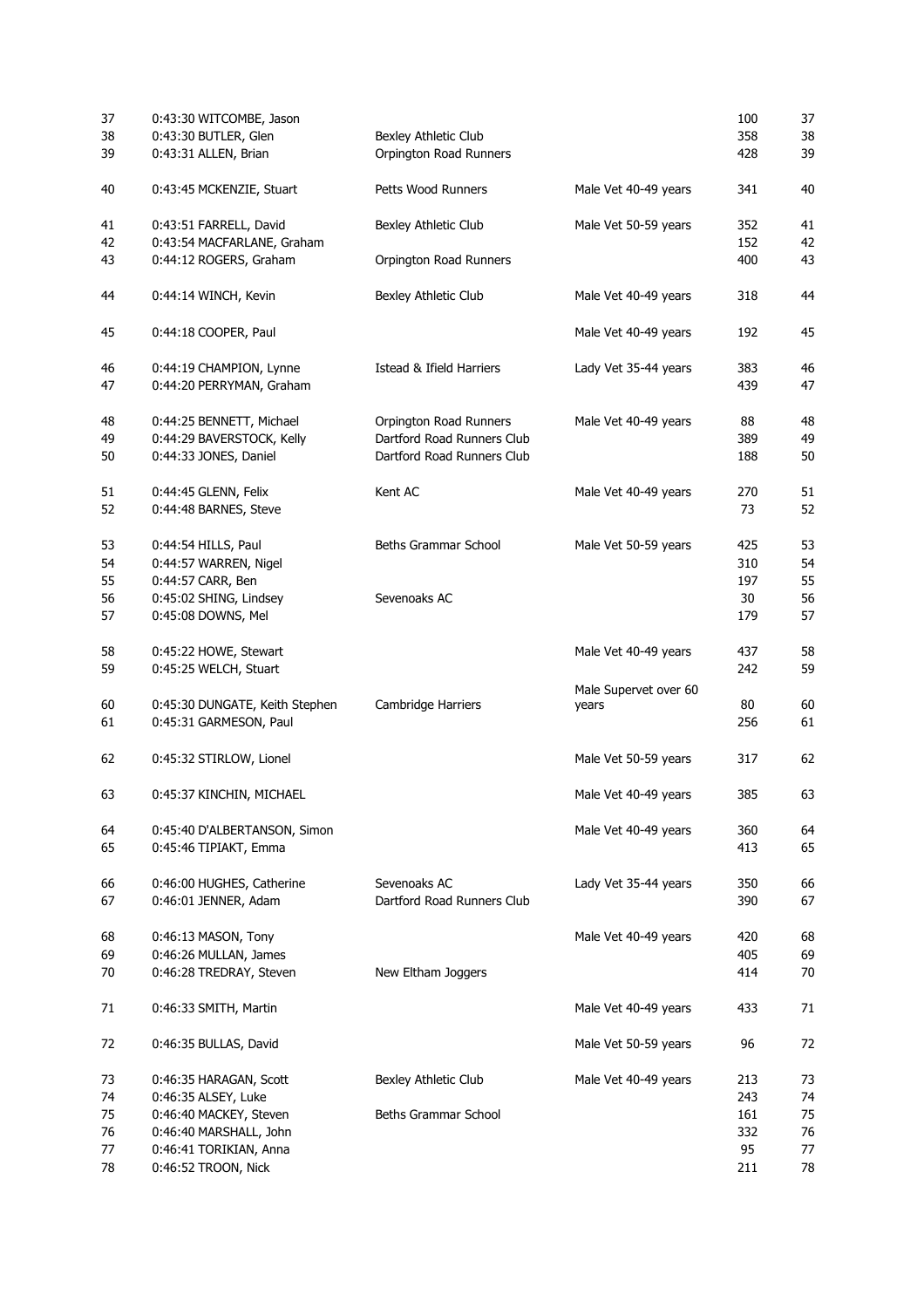| 79<br>80   | 0:46:54 ALLEN, Mark<br>0:46:59 WHITELAW, Sally | Orpington Road Runners<br>Istead & Ifield Harriers |                                | 409<br>240     | 79<br>80 |
|------------|------------------------------------------------|----------------------------------------------------|--------------------------------|----------------|----------|
| 81         | 0:47:02 GILLIS, John                           | Istead & Ifield Harriers                           | Male Vet 40-49 years           | 86             | 81       |
| 82         | 0:47:03 FREEMAN, Steve                         | New Eltham Joggers                                 | Male Vet 50-59 years           | 355            | 82       |
| 83         | 0:47:06 KIMBER, Ian                            | Andrea's Running Club                              | Male Vet 40-49 years           | 28             | 83       |
| 84         | 0:47:07 BENNETT, Richard                       |                                                    |                                | 97             | 84       |
| 85         | 0:47:10 PERERA, Helen                          | Cambridge Harriers                                 | Lady Vet 35-44 years           | 224            | 85       |
| 86         | 0:47:10 HIND, Stephen                          |                                                    | Male Vet 40-49 years           | 225            | 86       |
| 87         | 0:47:15 WRIGHT, Chris                          |                                                    | Male Vet 40-49 years           | 241            | 87       |
| 88         | 0:47:26 POPE, Robin                            | Beckenham Running Club                             |                                | 23             | 88       |
| 89         | 0:47:29 BROWN, Ellie                           | Kent AC                                            | Lady Vet 35-44 years           | 61             | 89       |
| 90         | 0:47:31 RUFFLE, Catherine                      | Beckenham Running Club                             |                                | 153            | 90       |
| 91         | 0:47:33 GRIGGS, Alan                           |                                                    | Male Vet 50-59 years           | 229            | 91       |
| 92         | 0:47:34 DEFRIES, Richard                       |                                                    |                                | 177            | 92       |
| 93         | 0:47:37 WHITEFIELD, Monica                     | Cambridge Harriers                                 | Lady Vet 35-44 years           | 399            | 93       |
| 94         | 0:47:40 SAUNDERS, Jason                        |                                                    |                                | 411            | 94       |
| 95         | 0:47:51 WALTON, Scott                          |                                                    |                                | 49             | 95       |
| 96         | 0:47:53 FAIRBROTHER, George                    | Orpington Road Runners                             | Male Vet 40-49 years           | 189            | 96       |
| 97         | 0:47:55 BROWETT, Amy                           |                                                    |                                | 170            | 97       |
| 98         | 0:48:07 RULE, Martin                           | Thanet Road Runners AC                             | Male Vet 40-49 years           | 180            | 98       |
| 99         | 0:48:14 MENDITTA, Peter                        |                                                    |                                | 366            | 99       |
| 100        | 0:48:15 HALL, Kevin                            |                                                    |                                | 41             | 100      |
| 101        | 0:48:15 HOAREAU, Juliette                      | Bexley Athletic Club                               |                                | 203            | 101      |
| 102        | 0:48:15 CLEVERLY, Joe                          | New Eltham Joggers                                 | Male Supervet over 60<br>years | 382            | 102      |
| 103        | 0:48:21 CARLYLE, Stewart                       |                                                    |                                | 258            | 103      |
|            | 0:48:28 WHITEFIELD, Andy                       |                                                    |                                | 195            | 104      |
| 104<br>105 | 0:48:32 CUMBERLAND, Ben                        | Orpington Road Runners                             | Male Vet 40-49 years           | 143            | 105      |
|            |                                                |                                                    |                                |                |          |
| 106        | 0:48:38 NICHOLAS, Malcolm                      |                                                    | Male Vet 50-59 years           | 199            | 106      |
| 107        | 0:48:39 BOARD, Frances                         |                                                    |                                | 329            | 107      |
| 108        | 0:48:39 BOARD, Helen                           |                                                    |                                | 330            | 108      |
| 109        | 0:48:40 MEDLEY, Ray                            | Bexley Athletic Club                               | Male Vet 50-59 years           | 351            | 109      |
| 110        | 0:48:59 BLACKMAN, Mark                         |                                                    |                                | 193            | 110      |
| 111        | 0:49:00 WOOLSTON, Mathew                       | Swanley & District AC                              |                                | $\overline{2}$ | 111      |
| 112        | 0:49:01 KENNEDY, Tim                           |                                                    |                                | 145            | 112      |
| 113        | 0:49:04 BLAKE, Kevin                           | New Eltham Joggers                                 | Male Vet 40-49 years           | 212            | 113      |
| 114        | 0:49:09 MCINTYRE, Russell                      |                                                    |                                | 222            | 114      |
| 115        | 0:49:12 BACK, Adam                             |                                                    |                                | 137            | 115      |
| 116        | 0:49:14 ANDERSON, Gillian                      |                                                    | Lady Vet 35-44 years           | 227            | 116      |
| 117        | 0:49:22 CORDEROY, David                        | Orpington Road Runners                             | Male Vet 40-49 years           | 202            | 117      |
| 118        | 0:49:24 MEADOWS, Terry                         | Thurrock Nomands                                   | Male Vet 50-59 years           | 147            | 118      |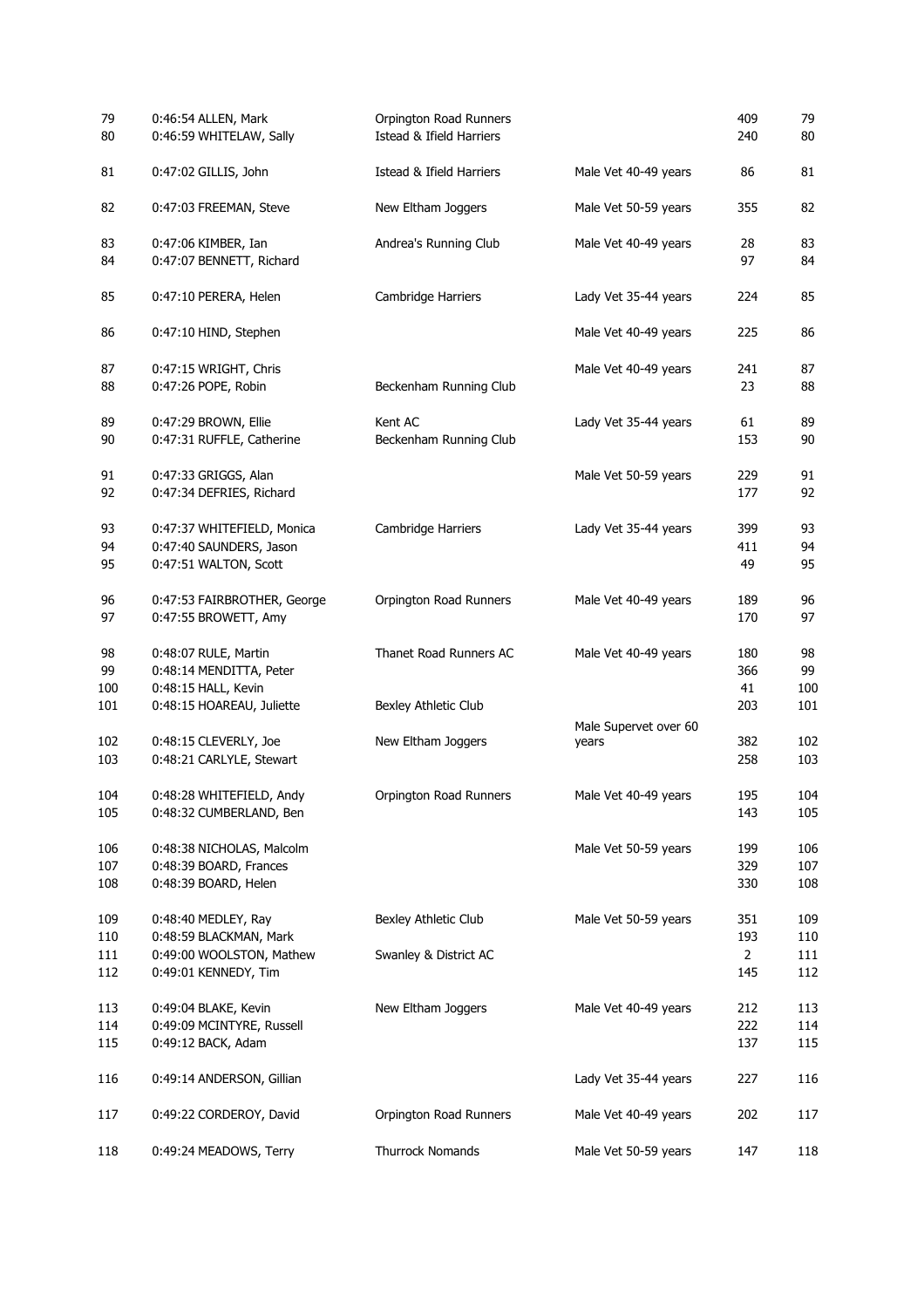| 119        | 0:49:25 PITKIN, Alison                         | Dartford Road Runners Club | Lady Vet 35-44 years | 232        | 119        |
|------------|------------------------------------------------|----------------------------|----------------------|------------|------------|
| 120<br>121 | 0:49:25 DELLOW, Chris<br>0:49:34 POWELL, Kelly | Dartford Road Runners Club | Male Vet 50-59 years | 415<br>249 | 120<br>121 |
| 122        | 0:49:37 MAST, Clive                            | Thanet Road Runners AC     | Male Vet 40-49 years | 436        | 122        |
| 123        | 0:49:40 NICOLLE, Richard                       |                            | Male Vet 40-49 years | 361        | 123        |
| 124        | 0:49:48 WALLIS, Sue                            |                            | Lady Vet 45-54 years | 214        | 124        |
| 125        | 0:49:53 YOUD, Antony                           | Orpington Road Runners     | Male Vet 40-49 years | 377        | 125        |
| 126        | 0:49:57 MENDITTA, Karen                        | Havering 90 Joggers        | Lady Vet 35-44 years | 371        | 126        |
| 127        | 0:50:17 PHILLIPS, Joanne                       |                            | Lady Vet 35-44 years | 305        | 127        |
| 128        | 0:50:17 HRABE, Stanislav                       |                            |                      | 163        | 128        |
| 129        | 0:50:27 BOORMAN, Andy                          |                            |                      | 142        | 129        |
| 130        | 0:50:36 PETERS, Daniel                         |                            |                      | 182        | 130        |
| 131        | 0:50:37 HOYLAND, Laura                         |                            |                      | 25         | 131        |
| 132        | 0:50:40 BURGESS, Roy                           |                            |                      | 429        | 132        |
| 133        | 0:50:46 ROBERTS, Stephen                       |                            |                      | 8          | 133        |
| 134        | 0:50:48 KENT, Nigel                            | New Eltham Joggers         | Male Vet 40-49 years | 103        | 134        |
| 135        | 0:50:49 BIGGS, Trevor                          |                            | Male Vet 50-59 years | 410        | 135        |
| 136        | 0:50:54 TIGHE, John                            | Crowborough Runners        | Male Vet 40-49 years | 208        | 136        |
| 137        | 0:50:56 NICHOLS, Sarah                         |                            |                      | 70         | 137        |
| 138        | 0:50:56 NICHOLS, David                         |                            |                      | 107        | 138        |
| 139        | 0:50:57 COX, Jason                             |                            |                      | 39         | 139        |
| 140        | 0:51:04 GEBBERT, Colette                       | Orpington Road Runners     | Lady Vet 35-44 years | 19         | 140        |
| 141        | 0:51:06 FALL, Mike                             |                            | Male Vet 40-49 years | 77         | 141        |
| 142        | 0:51:07 ELMS, Liz                              | Orpington Road Runners     | Lady Vet 35-44 years | 427        | 142        |
| 143        | 0:51:08 CHESTNEY, Ross                         |                            | Male Vet 40-49 years | 381        | 143        |
| 144        | 0:51:11 MACCARIELLO, Bettina                   | Thurrock Harriers          | Lady Vet 35-44 years | 306        | 144        |
| 145        | 0:51:16 LAWAL, Wale                            |                            |                      | 47         | 145        |
| 146        | 0:51:17 PRESTON, Chris                         |                            |                      | 83         | 146        |
| 147        | 0:51:23 MUMBRAY, Nicola                        |                            | Lady Vet 35-44 years | 250        | 147        |
| 148        | 0:51:24 LEWIS, Simon David                     | Sevenoaks AC               | Male Vet 50-59 years | 138        | 148        |
| 149        | 0:51:25 DALGLEISH, Duncan                      |                            | Male Vet 40-49 years | 104        | 149        |
| 150        | 0:51:26 JACKSON, Maria                         |                            | Lady Vet 35-44 years | 248        | 150        |
| 151        | 0:51:28 GOLDBLATT, Peter                       |                            | Male Vet 50-59 years | 321        | 151        |
| 152        | 0:51:35 GUEST, Helen                           | Cambridge Harriers         | Lady Vet 45-54 years | 223        | 152        |
| 153        | 0:51:36 LOGAN, Trudy                           | Running for Women          | Lady Vet 45-54 years | 63         | 153        |
| 154        | 0:51:45 GARRAWAY, Anne Marie                   |                            | Lady Vet 35-44 years | 94         | 154        |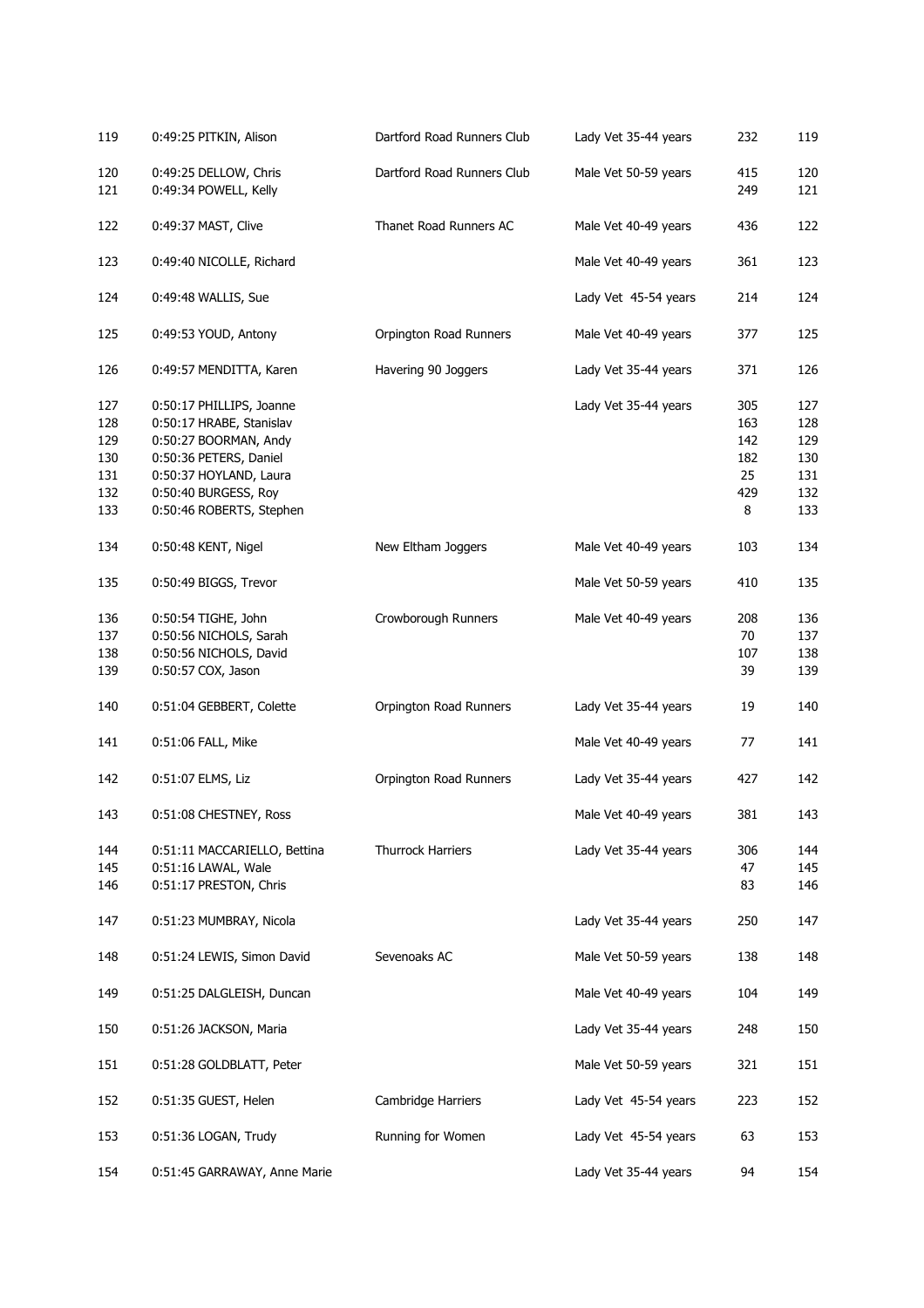| 155        | 0:51:47 BYARD, Andrew                            | Dartford Harriers      | Male Vet 40-49 years           | 432       | 155        |
|------------|--------------------------------------------------|------------------------|--------------------------------|-----------|------------|
| 156        | 0:51:51 EDWARDS, Helen                           |                        | Lady Vet 45-54 years           | 128       | 156        |
| 157        | 0:51:52 PETTIFER, John                           | Pitsea Running Club    | Male Supervet over 60<br>years | 307       | 157        |
| 158        | 0:51:53 HEAD, Alan                               |                        |                                | 319       | 158        |
| 159        | 0:51:56 SMITH, Lorraine                          |                        | Lady Vet 35-44 years           | 253       | 159        |
| 160        | 0:52:05 HIBBARD, Julia                           | Dartford Harriers      | Lady Vet 35-44 years           | 123       | 160        |
| 161        | 0:52:11 JONES, Robert                            |                        | Male Vet 50-59 years           | 15        | 161        |
| 162        | 0:52:14 COOPER, Jestyn                           |                        |                                | 217       | 162        |
| 163        | 0:52:14 CORONADO, John                           |                        |                                | 231       | 163        |
| 164        | 0:52:18 WILLIAMS, Rosie                          | Sittingbourne Striders | Lady Vet 35-44 years           | 185       | 164        |
| 165        | 0:52:24 STIMPSON, Lee                            |                        |                                | 132       | 165        |
| 166        | 0:52:27 PETTIFER, Lorna                          | Pitsea Running Club    | Lady Vet 35-44 years           | 308       | 166        |
| 167        | 0:52:28 PIMM, Alison                             |                        | Lady Vet 35-44 years           | 402       | 167        |
| 168        | 0:52:37 BAXTER, Madeleine                        | Bexley Athletic Club   |                                | 126       | 168        |
| 169        | 0:52:45 GARDNER, Toni                            |                        |                                | 325       | 169        |
| 170        | 0:52:46 HRABE, Mick                              |                        |                                | 165       | 170        |
| 171        | 0:52:47 SHAW, Emma                               | Orpington Road Runners | Lady Vet 35-44 years           | 235       | 171        |
| 172        | 0:52:52 MOORMAN, Annette                         |                        | Lady Vet 35-44 years           | 247       | 172        |
| 173        | 0:52:54 ENOCK, Eric                              | Orpington Road Runners | Male Vet 40-49 years           | 146       | 173        |
| 174        | 0:52:54 UNSELD, Anne                             | <b>Bromley Vets</b>    | Lady Supervet over 55<br>years | 442       | 174        |
| 175        | 0:52:58 SIMPSON, Jock                            |                        | Male Supervet over 60<br>years | 183       | 175        |
| 176        | 0:53:02 FOSTER, Simon Lyle Christie              | Petts Wood Runners     | Male Vet 40-49 years           | 364       | 176        |
| 177        | 0:53:05 PAVEY, Gordon                            | Bexley Athletic Club   | Male Vet 50-59 years           | 204       | 177        |
| 178        | 0:53:05 STONARD, Sarah                           | Petts Wood Runners     |                                | 106       | 178        |
| 179        | 0:53:05 DUNCAN, Chris                            |                        |                                | 54        | 179        |
| 180        | 0:53:10 DUGDALE, Richard                         |                        | Male Vet 50-59 years           | 354       | 180        |
|            |                                                  |                        | Male Supervet over 60          |           |            |
| 181        | 0:53:12 BURGESS, Howard                          | Vets AC                | years                          | 430       | 181        |
| 182<br>183 | 0:53:20 DICKENSON, Tracy<br>0:53:23 FURZER, Paul |                        |                                | 99<br>131 | 182<br>183 |
| 184        | 0:53:32 WATSON, Philip                           |                        | Male Vet 40-49 years           | 162       | 184        |
| 185        | 0:53:37 HUGGINS, Theodora                        | Petts Wood Runners     | Lady Vet 35-44 years           | 6         | 185        |
|            |                                                  |                        |                                |           |            |
| 186        | 0:53:46 LOVESEY, Huw                             |                        | Male Vet 40-49 years           | 338       | 186        |
| 187        | 0:53:52 NEWMAN, Simon                            |                        | Male Vet 40-49 years           | 68        | 187        |
| 188        | 0:53:52 WALSH, Claire                            |                        |                                | 44        | 188        |
| 189        | 0:53:54 MCHUGH, Samina                           | Petts Wood Runners     | Lady Vet 35-44 years           | 236       | 189        |
| 190        | 0:53:59 UNSELD, Tony                             | <b>Bromley Vets</b>    | Male Supervet over 60<br>years | 441       | 190        |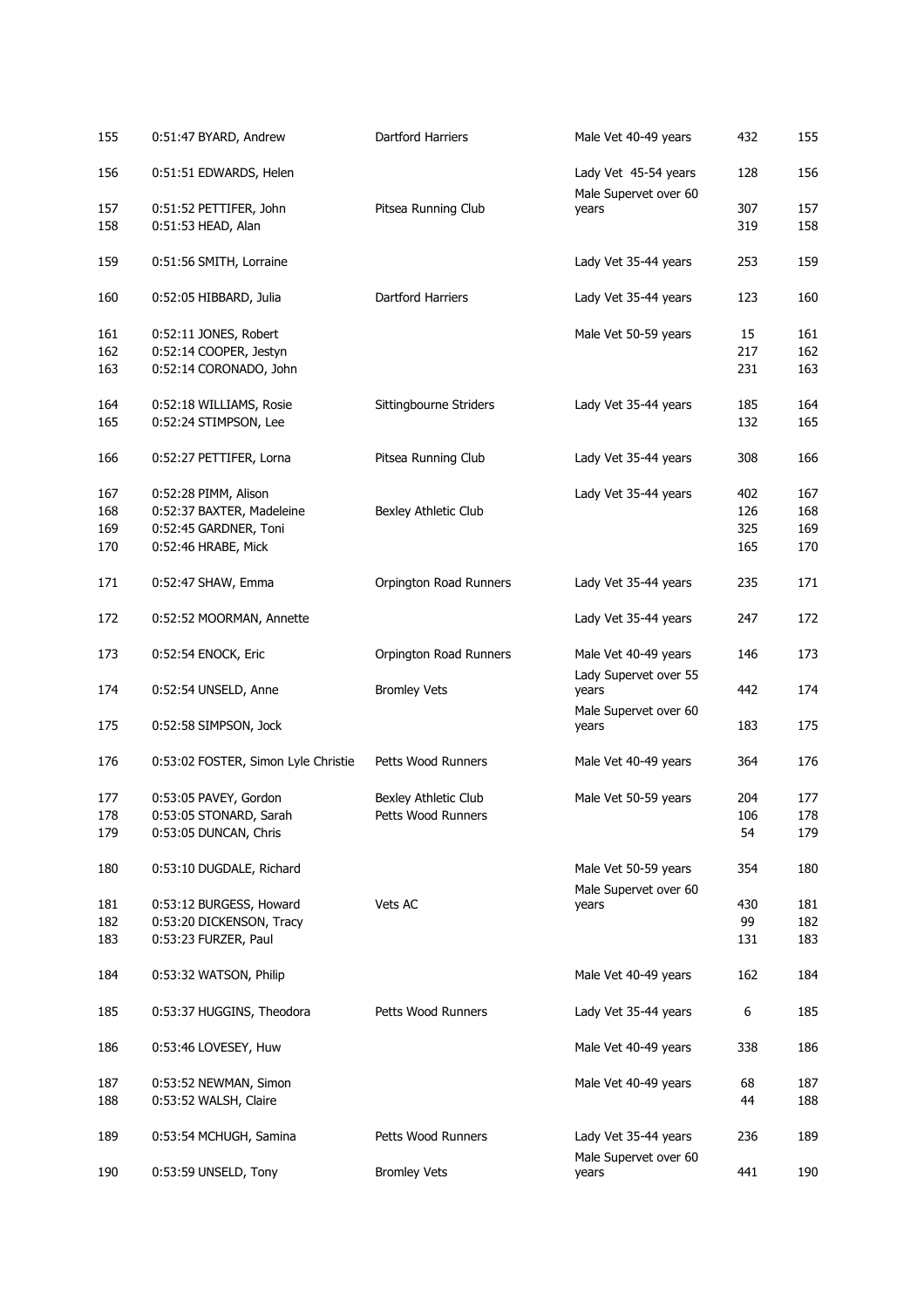|     |                                   |                          | Male Supervet over 60 |     |     |
|-----|-----------------------------------|--------------------------|-----------------------|-----|-----|
| 191 | 0:54:01 GRIST, Kenneth            | Swanley & District AC    | years                 | 372 | 191 |
| 192 | 0:54:11 STEWART, Michael          |                          |                       | 246 | 192 |
| 193 | 0:54:13 ALLISON, David            | Petts Wood Runners       | Male Vet 40-49 years  | 169 | 193 |
| 194 | 0:54:26 DEFRIES, Julie            |                          | Lady Vet 35-44 years  | 178 | 194 |
| 195 | 0:54:29 HIGH, Charles             |                          | Male Vet 50-59 years  | 259 | 195 |
| 196 | 0:54:40 PURVIS, Darrell           | Petts Wood Runners       | Male Vet 40-49 years  | 167 | 196 |
| 197 | 0:54:42 RUSSELL, Simon            |                          |                       | 66  | 197 |
| 198 | 0:54:43 SEWARD, Ruth              |                          |                       | 149 | 198 |
| 199 | 0:54:46 CRISP, Sonia              | Road Runners Club        | Lady Vet 45-54 years  | 174 | 199 |
| 200 | 0:54:46 MINNEY, Alison            |                          | Lady Vet 35-44 years  | 34  | 200 |
| 201 | 0:54:46 POTTER, Sarah             |                          | Lady Vet 35-44 years  | 35  | 201 |
| 202 | 0:54:47 PRYDDERCH, Philip         |                          |                       | 356 | 202 |
| 203 | 0:54:54 LAING, Robert             |                          | Male Vet 40-49 years  | 11  | 203 |
| 204 | 0:54:54 LAING, Sonja              |                          | Lady Vet 35-44 years  | 10  | 204 |
| 205 | 0:55:20 GREEN, David              |                          |                       | 365 | 205 |
| 206 | 0:55:21 ROUTLEDGE, Liz            | Swanley & District AC    |                       | 261 | 206 |
| 207 | 0:55:23 BURNAND, Robert           |                          | Male Vet 40-49 years  | 272 | 207 |
| 208 | 0:55:26 IRVINE, Lesley            | Istead & Ifield Harriers | Lady Vet 45-54 years  | 431 | 208 |
|     |                                   |                          | Lady Supervet over 55 |     |     |
| 209 | 0:55:29 MACDONALD, Maria          | Cambridge Harriers       | years                 | 388 | 209 |
| 210 | 0:55:38 HIGH, Melanie             |                          |                       | 260 | 210 |
| 211 | 0:55:39 MOSELEY, Steve            |                          |                       | 46  | 211 |
| 212 | 0:55:47 FIRTH, Ian                |                          | Male Vet 40-49 years  | 210 | 212 |
| 213 | 0:55:51 HILL, Chris               |                          | Male Vet 40-49 years  | 150 | 213 |
| 214 | 0:55:54 ELLIS, Richard            |                          | Male Vet 40-49 years  | 151 | 214 |
| 215 | 0:55:59 COOK, Tonia               | Orpington Road Runners   | Lady Vet 35-44 years  | 266 | 215 |
| 216 | 0:55:59 TODD, Tracey              | Orpington Road Runners   | Lady Vet 35-44 years  | 215 | 216 |
| 217 | 0:55:59 SHERMAN, Sheila           | Orpington Road Runners   | Lady Vet 45-54 years  | 18  | 217 |
| 218 | 0:55:59 WEBB, Nigel               | Orpington Road Runners   | Male Vet 50-59 years  | 255 | 218 |
| 219 | 0:56:01 CHAN, Betty               | Orpington Road Runners   | Lady Vet 45-54 years  | 394 | 219 |
| 220 | 0:56:01 LEWIS, David              | Orpington Road Runners   | Male Vet 50-59 years  | 267 | 220 |
| 221 | 0:56:01 CHAN, Warren              | Orpington Road Runners   | Male Vet 50-59 years  | 393 | 221 |
| 222 | 0:56:01 TODD, Glyn                | Orpington Road Runners   | Male Vet 40-49 years  | 216 | 222 |
| 223 | 0:56:01 WRAY, Paul                |                          | Male Vet 40-49 years  | 198 | 223 |
| 224 | 0:56:01 BOHMER-LAUBIS, Jacqueline |                          | Lady Vet 35-44 years  | 148 | 224 |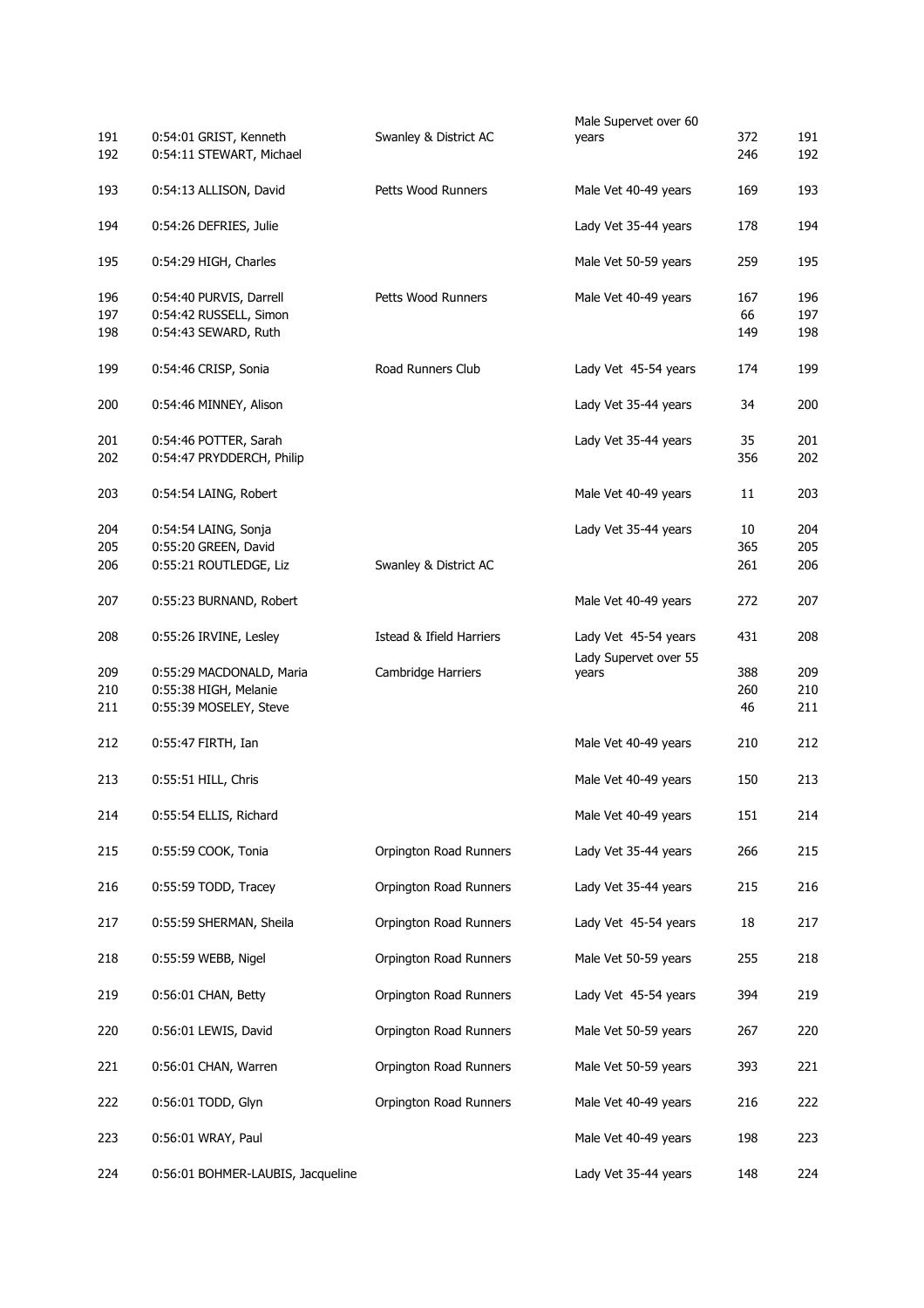| 225        | 0:56:04 SYERS, Lucy                                   |                        |                                | 125       | 225        |
|------------|-------------------------------------------------------|------------------------|--------------------------------|-----------|------------|
| 226        | 0:56:06 STAYTE, Ben                                   |                        |                                | 257       | 226        |
| 227        | 0:56:08 RUTT, Dave                                    |                        | Male Vet 40-49 years           | 141       | 227        |
| 228        | 0:56:09 WATKINS, Donovan                              |                        | Male Supervet over 60<br>years | 444       | 228        |
| 229        | 0:56:22 CHEEK, Nigel                                  |                        | Male Vet 40-49 years           | 334       | 229        |
| 230        | 0:56:24 WILLIAMS, Dennis                              |                        | Male Supervet over 60<br>years | 336       | 230        |
| 231        | 0:56:25 CAJIGAS, Juan Dablo                           |                        |                                | 362       | 231        |
| 232        | 0:56:39 FURZER, Penny                                 |                        | Lady Vet 35-44 years           | 130       | 232        |
| 233        | 0:56:50 LAWSON, Stephen                               | Havering 90 Joggers    | Male Vet 50-59 years           | 301       | 233        |
| 234        | 0:56:56 DEVILE, Bruce                                 |                        |                                | 101       | 234        |
| 235        | 0:56:57 LEWIS, Sylvia                                 |                        | Lady Supervet over 55<br>years | 398       | 235        |
| 236        | 0:56:57 MARTIN, Paul                                  |                        | Male Vet 40-49 years           | 403       | 236        |
| 237        | 0:57:01 FLEET, George                                 |                        |                                | 133       | 237        |
| 238        | 0:57:01 TONG, Lindsey                                 |                        | Lady Vet 45-54 years           | 348       | 238        |
| 239        | 0:57:02 SAMS, Janetta                                 |                        | Lady Vet 35-44 years           | 349       | 239        |
| 240        | 0:57:07 RUNTING, Gillian                              |                        |                                | 72        | 240        |
| 241        | 0:57:16 PARKHOUSE, Charlotte                          | Orpington Road Runners | Lady Vet 35-44 years           | 392       | 241        |
| 242        | 0:57:34 HORDEN, Teresa                                |                        | Lady Vet 35-44 years           | 254       | 242        |
| 243        | 0:57:35 CRITTENDEN, Lisa                              |                        | Lady Vet 35-44 years           | 164       | 243        |
| 244        | 0:57:35 MARTIN, Steffi                                | Beths Grammar School   |                                | 426       | 244        |
| 245        | 0:57:35 WHITTAKER, Rosemary                           | Bexley Athletic Club   | Lady Supervet over 55<br>years | 417       | 245        |
| 246        | 0:57:41 DUNGATE, Stephanie Marie                      | Cambridge Harriers     | Lady Vet 45-54 years           | 79        | 246        |
| 247        | 0:57:44 MUNDY, Eddy                                   | Andrea's Running Club  | Male Supervet over 60<br>years | 273       | 247        |
| 248        | 0:57:47 HAWTHORNE, Nick                               |                        | Male Vet 40-49 years           | 300       | 248        |
|            |                                                       |                        | Male Supervet over 60          |           |            |
| 249<br>250 | 0:57:47 BOARD, William<br>0:57:51 WATSON, Nicola      |                        | years                          | 328<br>93 | 249<br>250 |
| 251        | 0:57:51 HOLME, Belinda                                |                        | Lady Vet 35-44 years           | 134       | 251        |
| 252        | 0:57:55 MEADE, Ashley                                 |                        | Lady Vet 35-44 years           | 121       | 252        |
| 253        | 0:58:00 WEST, Jane Ann                                | Bexley Athletic Club   | Lady Vet 35-44 years           | 404       | 253        |
| 254        | 0:58:05 CLARKE, Sean                                  |                        | Male Vet 40-49 years           | 56        | 254        |
| 255        | 0:58:17 SANDHU, Kam                                   |                        | Male Vet 40-49 years           | 440       | 255        |
| 256        | 0:58:20 JEFFERY, Antony                               |                        | Male Vet 40-49 years           | 194       | 256        |
| 257<br>258 | 0:58:25 DENEYS, Lies (Leez)<br>0:58:29 HOARE, Natalie |                        | Lady Vet 35-44 years           | 14<br>357 | 257<br>258 |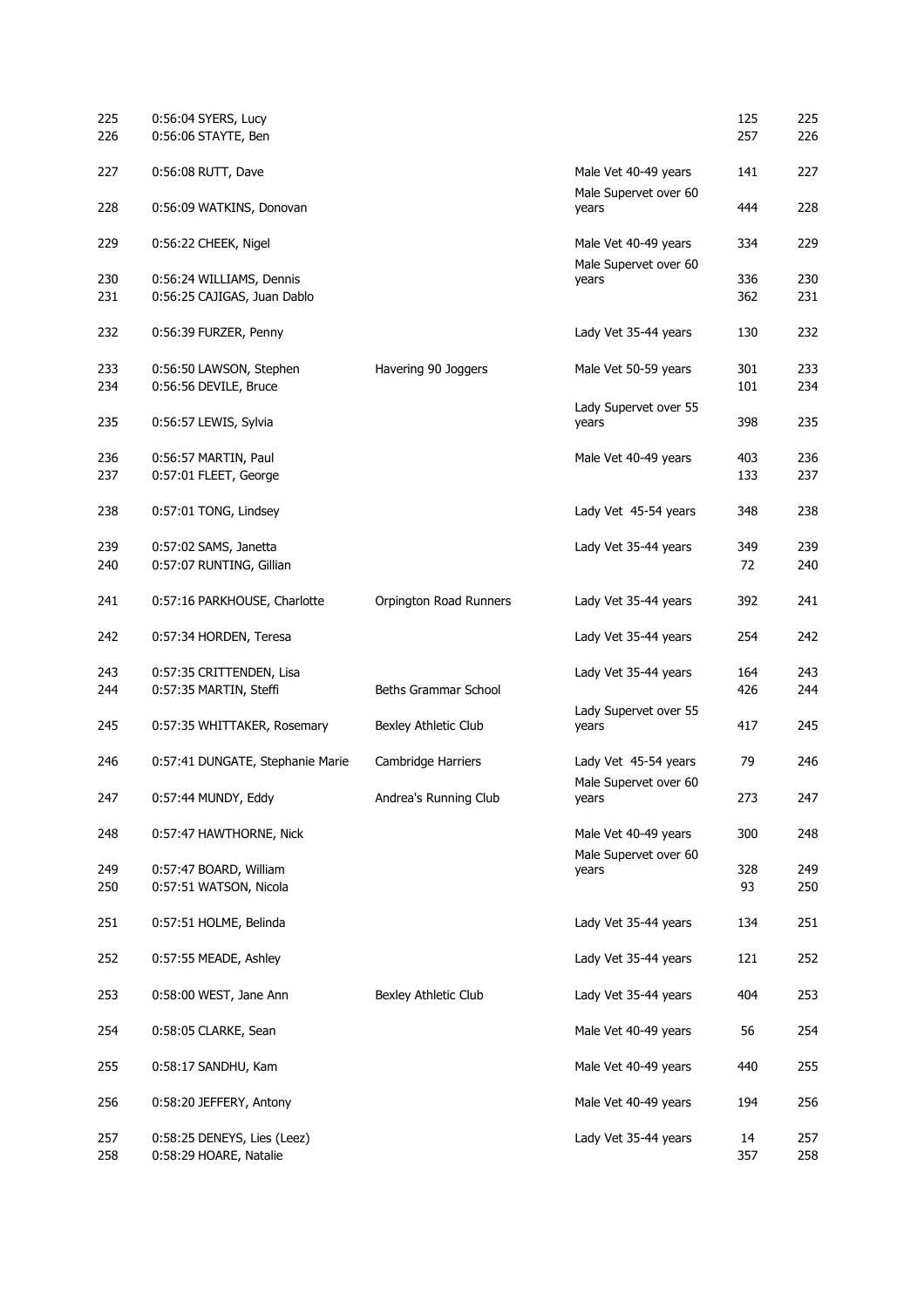| 259<br>260<br>261 | 0:58:35 BRACKLEY, Mark<br>0:58:35 NEWMAN, Adam<br>0:58:41 WALKER, Robert | Thanet Road Runners AC<br>Thanet Road Runners AC<br>Bexley Athletic Club | Male Vet 40-49 years           | 380<br>379<br>127 | 259<br>260<br>261 |
|-------------------|--------------------------------------------------------------------------|--------------------------------------------------------------------------|--------------------------------|-------------------|-------------------|
| 262               | 0:58:53 LEBERL, Geoffrey                                                 | Vets AC                                                                  | Male Supervet over 60<br>years | 337               | 262               |
| 263               | 0:58:59 MASON, Julie                                                     |                                                                          | Lady Vet 35-44 years           | 419               | 263               |
| 264               | 0:59:01 MORGAN, Lynne                                                    | Dartford Road Runners Club                                               |                                | 233               | 264               |
| 265               | 0:59:06 GEORGE, Derek                                                    | Istead & Ifield Harriers                                                 |                                | 16                | 265               |
| 266               | 0:59:25 ANDERSON, Jim                                                    | <b>Plumstead Runners</b>                                                 | Male Supervet over 60          | 397               | 266               |
|                   |                                                                          |                                                                          | years                          |                   |                   |
| 267               | 0:59:30 SHERRATT, Lisa                                                   |                                                                          | Lady Vet 35-44 years           | 117               | 267               |
| 268               | 0:59:36 PHELPS, Brian                                                    |                                                                          | Male Vet 50-59 years           | 98                | 268               |
| 269               | 0:59:38 MARTIN, Richard                                                  | Dartford Harriers                                                        | Male Vet 40-49 years           | 315               | 269               |
| 270               | 0:59:41 PALMER, Angela                                                   |                                                                          | Lady Vet 35-44 years           | 218               | 270               |
| 271               | 0:59:41 MILES, Keith                                                     | Cambridge Harriers                                                       | Male Vet 40-49 years           | 168               | 271               |
| 272               | 0:59:41 CLARKE, Tracy                                                    |                                                                          | Lady Vet 35-44 years           | 55                | 272               |
| 273               | 0:59:41 JACOBS, Linda                                                    |                                                                          |                                | 271               | 273               |
| 274               | 0:59:47 PEHKONEN, Markku                                                 |                                                                          |                                | 124               | 274               |
| 275               | 0:59:54 JOSLIN, Andrew                                                   |                                                                          | Male Vet 40-49 years           | 116               | 275               |
| 276               | 0:59:56 DIBBS, Emma                                                      |                                                                          |                                | 105               | 276               |
| 277               | 1:00:12 DUDLEY, Dee                                                      | Bexley Athletic Club                                                     | Male Vet 40-49 years           | 190               | 277               |
| 278               | 1:00:18 HALL, Michelle                                                   |                                                                          |                                | 42                | 278               |
| 279               | 1:00:19 SPENCER, Tania                                                   | Watford                                                                  |                                | 386               | 279               |
| 280               | 1:00:19 FOX, Nikki                                                       |                                                                          | Lady Vet 35-44 years           | 82                | 280               |
| 281               | 1:00:19 DEFRATES, Tom                                                    |                                                                          | Male Vet 40-49 years           | 38                | 281               |
| 282               | 1:00:19 GOFFIN, David                                                    |                                                                          | Male Vet 40-49 years           | 37                | 282               |
| 283<br>284        | 1:00:26 WOOD-BRIGNALL, Jeffrey<br>1:00:31 AYNSLEY, Clare                 | Kent AC                                                                  | Male Vet 50-59 years           | 369<br>129        | 283<br>284        |
| 285               | 1:00:32 WALTERS, Marianna                                                |                                                                          | Lady Vet 45-54 years           | 205               | 285               |
| 286               | 1:00:33 LYMN, Paula                                                      |                                                                          | Lady Vet 35-44 years           | 368               | 286               |
| 287               | 1:00:35 WEST, Megan                                                      |                                                                          |                                | 115               | 287               |
| 288               | 1:00:54 ROBINSON, Stewart                                                |                                                                          | Male Supervet over 60<br>years | 220               | 288               |
| 289               | 1:00:59 LEE, Frank                                                       | New Eltham Joggers                                                       | Male Supervet over 60<br>years | 438               | 289               |
| 290               | 1:01:17 WALTERS, Caroline                                                | Bexley Athletic Club                                                     | Lady Vet 45-54 years           | 230               | 290               |
| 291               | 1:01:18 WALKER, Bernice                                                  |                                                                          | Lady Vet 35-44 years           | 91                | 291               |
| 292               | 1:01:22 GRAZEBROOK, Katy                                                 |                                                                          | Lady Vet 35-44 years           | 252               | 292               |
| 293               | 1:01:34 BURCHETT, Paul                                                   | <b>Stopsley Striders</b>                                                 | Male Vet 50-59 years           | 311               | 293               |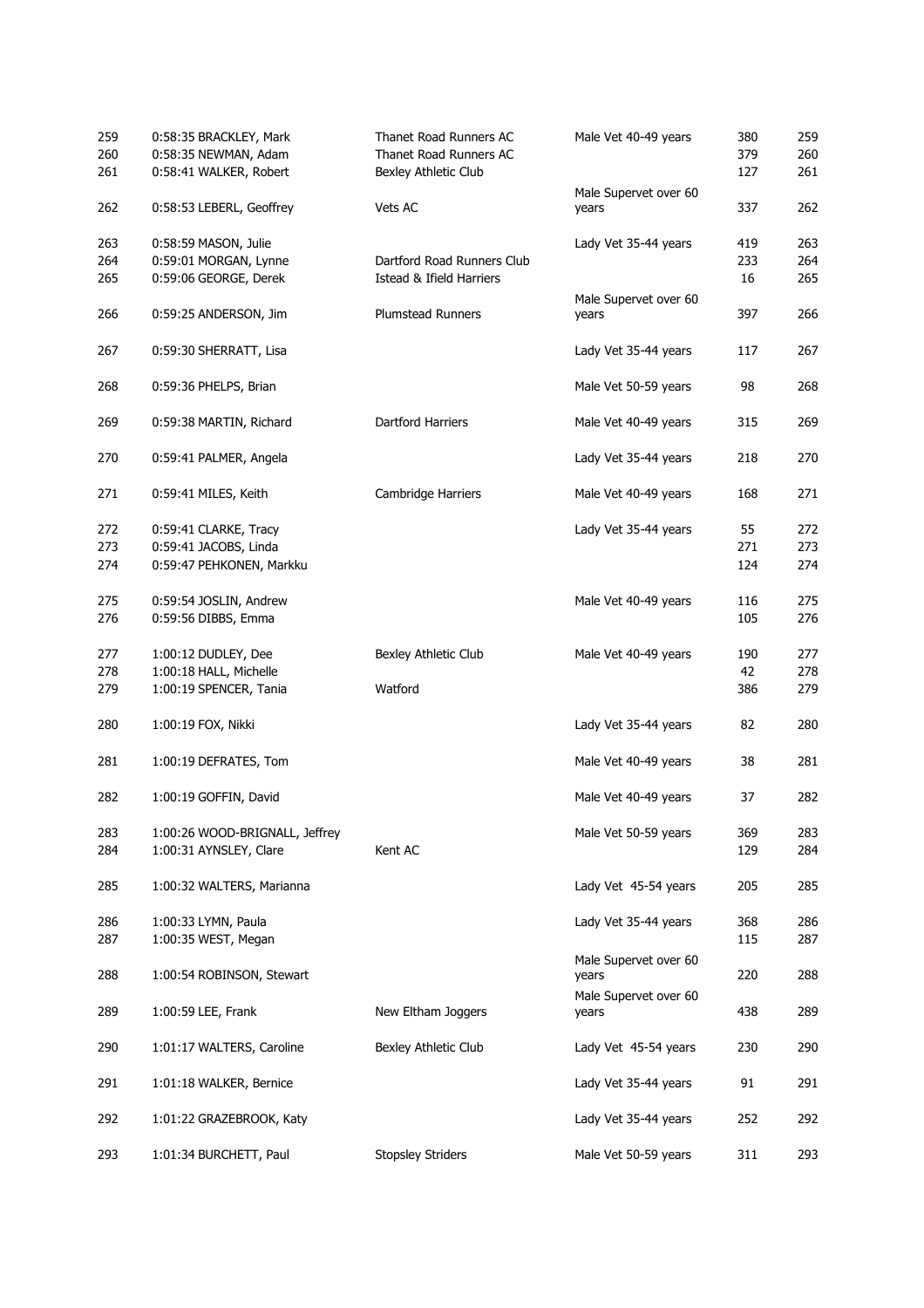| 294<br>295 | 1:01:47 LONGHURST, Nikki<br>1:02:03 KENT, Karen | Orpington Road Runners     | Lady Vet 35-44 years           | 326<br>32 | 294<br>295 |
|------------|-------------------------------------------------|----------------------------|--------------------------------|-----------|------------|
| 296        | 1:02:20 PERRY, Paula                            | Dartford Road Runners Club | Lady Vet 35-44 years           | 418       | 296        |
| 297        | 1:03:00 RIAT, Prabh                             | Orpington Road Runners     | Lady Vet 35-44 years           | 378       | 297        |
| 298        | 1:03:11 NORMAN, Debra                           | Bexley Athletic Club       | Lady Vet 45-54 years           | 191       | 298        |
| 299        | 1:03:28 BIRD, Sara                              |                            | Lady Vet 35-44 years           | 237       | 299        |
| 300        | 1:03:34 KITCHENER, Tracey                       | Swanscombe Strollers       | Lady Vet 35-44 years           | 312       | 300        |
| 301        | 1:03:39 PARKER, Audrey                          |                            | Lady Vet 35-44 years           | 36        | 301        |
| 302<br>303 | 1:03:43 ROSE, Libbi<br>1:03:59 HARLE, Nicola    |                            | Lady Vet 35-44 years           | 333<br>26 | 302<br>303 |
|            |                                                 |                            | Lady Supervet over 55          |           |            |
| 304        | 1:04:00 JENNINGS, Sylvia                        | Bexley Athletic Club       | years                          | 171       | 304        |
| 305        | 1:04:01 LANDY, Michael                          |                            |                                | 391       | 305        |
| 306        | 1:04:01 JOHNSON, Robin                          |                            |                                | 421       | 306        |
| 307        | 1:04:30 THOMAS, Mark                            |                            | Male Vet 40-49 years           | 45        | 307        |
| 308        | 1:04:46 HILL, Roy                               |                            | Male Supervet over 60<br>years | 412       | 308        |
| 309        | 1:04:47 BUNCE, Karen                            |                            | Lady Vet 35-44 years           | 238       | 309        |
| 310        | 1:04:47 ABREY, Marie                            |                            |                                | 239       | 310        |
| 311        | 1:05:06 DAHL, Amanda                            | Orpington Road Runners     |                                | 262       | 311        |
|            |                                                 |                            | Lady Supervet over 55          |           |            |
| 312        | 1:05:42 WILKINSON, Beth                         | Orpington Road Runners     | years                          | 322       | 312        |
| 313        | 1:06:11 CLEMENTS, John                          |                            |                                | 268       | 313        |
|            |                                                 |                            | Lady Supervet over 55          |           |            |
| 314        | 1:06:29 BOARD, Mary                             |                            | years                          | 327       | 314        |
| 315        | 1:06:36 HOYLE, Kathleen                         |                            |                                | 60        | 315        |
|            |                                                 |                            |                                |           |            |
| 316        | 1:06:38 DOWNIE, Lauren                          | Orpington Road Runners     | Lady Vet 45-54 years           | 172       | 316        |
| 317        | 1:06:55 HOWARD, Jenny                           | Orpington Road Runners     | Lady Vet 35-44 years           | 33        | 317        |
| 318        | 1:06:56 DONALD, Karen                           | Swanley & District AC      | Lady Vet 35-44 years           | 316       | 318        |
| 319        | 1:06:58 WICKHAM, Calvin                         |                            | Male Vet 40-49 years           | 27        | 319        |
| 320        | 1:07:45 MARTIN, Karl                            |                            |                                | 159       | 320        |
| 321        | 1:07:54 CURTIS, Sylvia                          | New Eltham Joggers         | Lady Vet 35-44 years           | 196       | 321        |
| 322        | 1:08:00 CARTER, Nichola                         | New Eltham Joggers         | Lady Vet 35-44 years           | 75        | 322        |
| 323        | 1:08:01 THOMPSON, Ken                           |                            | Male Vet 40-49 years           | 324       | 323        |
| 324        | 1:08:08 GRANT, Richard                          |                            |                                | 40        | 324        |
|            |                                                 |                            |                                |           |            |
| 325        | 1:08:21 IRVINE, Gordon                          |                            | Male Vet 40-49 years           | 304       | 325        |
|            |                                                 |                            | Male Supervet over 60          |           |            |
| 326        | 1:09:48 BROOKS, Graham                          | Tunbridge Wells Harriers   | years                          | 50        | 326        |
| 327        | 1:10:01 KITCHENER, Robert                       | Swanscombe Strollers       | Male Vet 50-59 years           | 314       | 327        |
| 328        | 1:11:30 EDWARDS, Lynn                           |                            | Lady Vet 35-44 years           | 64        | 328        |